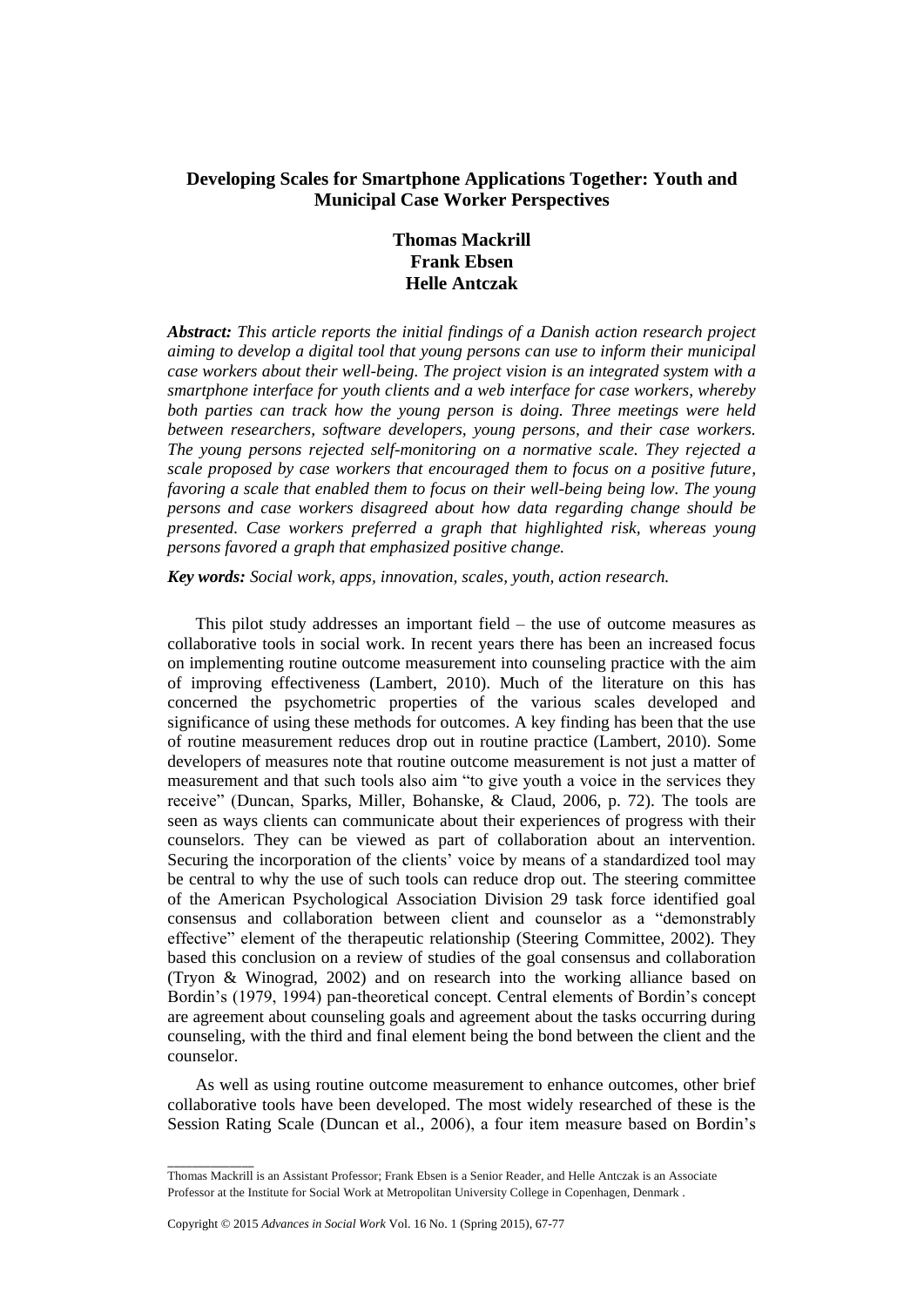(1979) concept of the working alliance. The Session Rating Scale is generally used alongside a brief outcome measure called the Outcome Rating Scale (Miller, Duncan, Brown, Sparks, & Claud, 2003). Another noteworthy collaborative tool is the Therapy Personalisation Form (Bowen & Cooper, 2012), where the client, prior to counseling, reports how they would like their counseling in relation to a wide range of parameters. When self-report scales are used alongside interventions, they are not mere research or evaluation tools; they are an intrinsic part of an intervention (Mackrill, 2008, 2011).

There are very few studies of clients' experiences of using routine outcome measurement. Anker, Sparks, Duncan, Owen, and Stapnes (2011) asked a group of clients (n=377) to rate their experience of using the Outcome and Session Rating Scales as either "disturbing," "not important," "useful/helpful," or "do not remember." Of these clients, 60.7% reported the scales were "useful/helpful," 30% noted "not important" and 6.6% experienced the scales as "disturbing." In a similar quantitative study of 300 clients using the CORE tracking system (Barkham et al., 2010), 47% were "quite happy," 45% "didn't mind," 3% were "not keen" and 0.8% "disliked it" (Unsworth, 2009). In a qualitative study of family therapy, Sundet (2011) noted that families generally found the Outcome Rating Scale a feasible tool for conversation that gave a good image of how different family members were doing and offered an opening for conversations about progress. Sundet (2011) also noted that one family rejected the use of the scale as they would rather give feedback verbally and some clients found the subscales on the Outcome Rating Scale too broad and found it difficult to point to where they were on the scales. In a further qualitative study of individual psychotherapy with six clients where the Outcome and Session Rating Scales were used, Pedersen (2012) found differences among clients, noting:

some clients experienced the Outcome Rating Scale (ORS) as a great therapeutic tool to think through their situation and decide what to focus on. They liked how the ORS structured the opening of the session and saw the ORS as a good way to quickly give the therapist a lot of information about their condition and situation. Other clients scored the ORS without attaching much meaning to it, but some clients experienced the ORS as distracting. It undermined the presence and removed focus from more important issues. (p. 25)

Pedersen (2012) also noted that clients found expressing a variety of experiences on the subscales of the Outcome Rating Scale difficult, and that while many found tracking their progress using a scale across sessions meaningful, some did not feel this approach to evaluation was meaningful and in line with their therapeutic goals. In a qualitative study using brief CORE outcome measures, Unsworth (2009) found that clients generally felt that a visual representation of their condition and progress was helpful and they were positive about using the scales in dialogues with their counselors, although some clients found it hard to complete measures if they were distressed. The above studies all focus on client experiences of outcome measurement in routine counseling practice. To our knowledge, no studies have been conducted of young persons' experiences of routine self-report tools in the context of collaborative tool development. Furthermore, the above studies all focus on the use of outcome measurement in clinical settings. The context of the present pilot study is the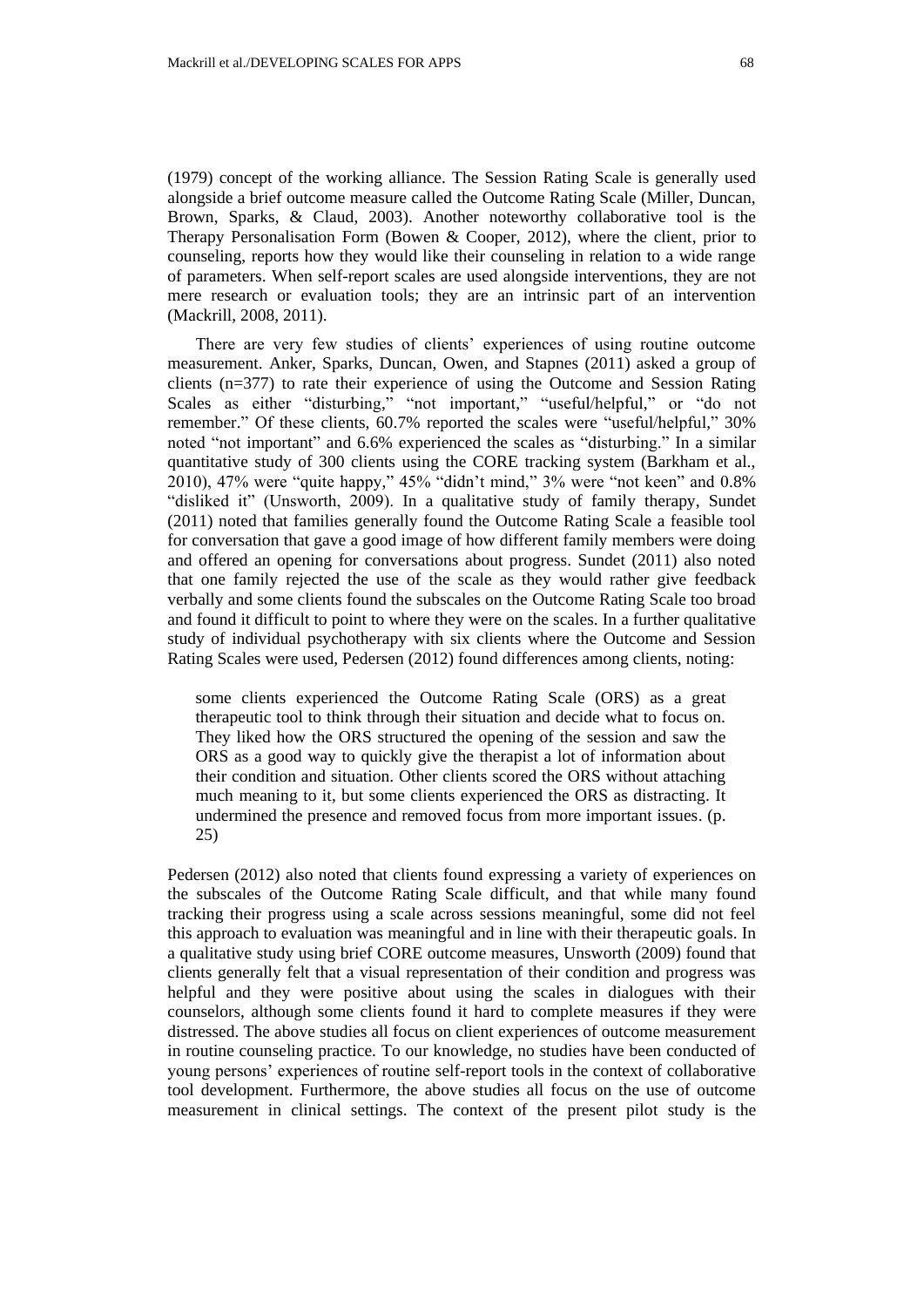development of a routine outcome measure for use in municipal case management settings, which is also new territory.

This article reports differences in young person and case worker perspectives on the design of a single item self-report well-being scale for communication purposes. The data are from the first cycle of a Danish action research project aiming to improve communication between young people and their municipal case workers from social services. The action research project is a collaboration between researchers, software developers, and young persons and their municipal case workers. It aims to develop a digital communicative tool that young persons can use to inform their case workers about their well-being as well as about specific, agreedupon behaviors and activities. The project vision is an integrated system with a smartphone interface for young persons and a web interface for case workers. The project is inspired by psychotherapy research into practice-based evidence where a range of similar systems have been built for use in psychotherapy (see for example Barkham et al., 2010; Lambert, 2010; Miller et al., 2003). The project is also inspired by a local Copenhagen project, "MinVej," where a recovery-supporting smartphone application has been developed not just for, but with psychiatry users. The challenge in this action research project is to develop a system that serves both the interests of young social service users and their caseworkers. As well as providing caseworkers with feedback about their young clients' life, the app interface also aims to offer the young person the opportunity of tracking their own change for personal development purposes.

Developers of self-report scales are generally interested in whether scales are reliable, that is to say consistent in their ability to measure, and valid, referring to whether they measure what they intend to measure. Instead, this pilot study focuses on whether young persons who use a tool find it meaningful and appropriate. This issue is particularly important if a self-report scale is to be used routinely by a young person, not in the immediate vicinity of a professional prompting them to self-report. This is a key way in which the tool developed in this project differs from those used in routine outcome measurement in clinical settings. In this project, action researchers, software developers, caseworkers, and young persons were a participatory community of inquiry engaging in the practical problem of developing a tool to enhance communication (Reason & Bradbury-Huang, 2008). Rather than addressing client and professional experiences of using an outcome measure, this study addresses client and professional participation in developing an outcome measure.

### **Method**

Six caseworkers, who were all qualified social workers with bachelor degrees in social work, were recruited from three municipalities in Denmark, with two social workers from each municipality, five women and one man. All the social workers worked with youth clients in a family or youth social service setting. The social workers recruited six young persons whom they had contact with to participate in the project: three young women aged 14, 16, 17 and three young men aged 16, 17, and 18. The young persons were recruited primarily because their social workers judged they had the resources and willingness to participate. They were not recruited because they had a particular type of problem. The researcher leading the project had a background in counseling research.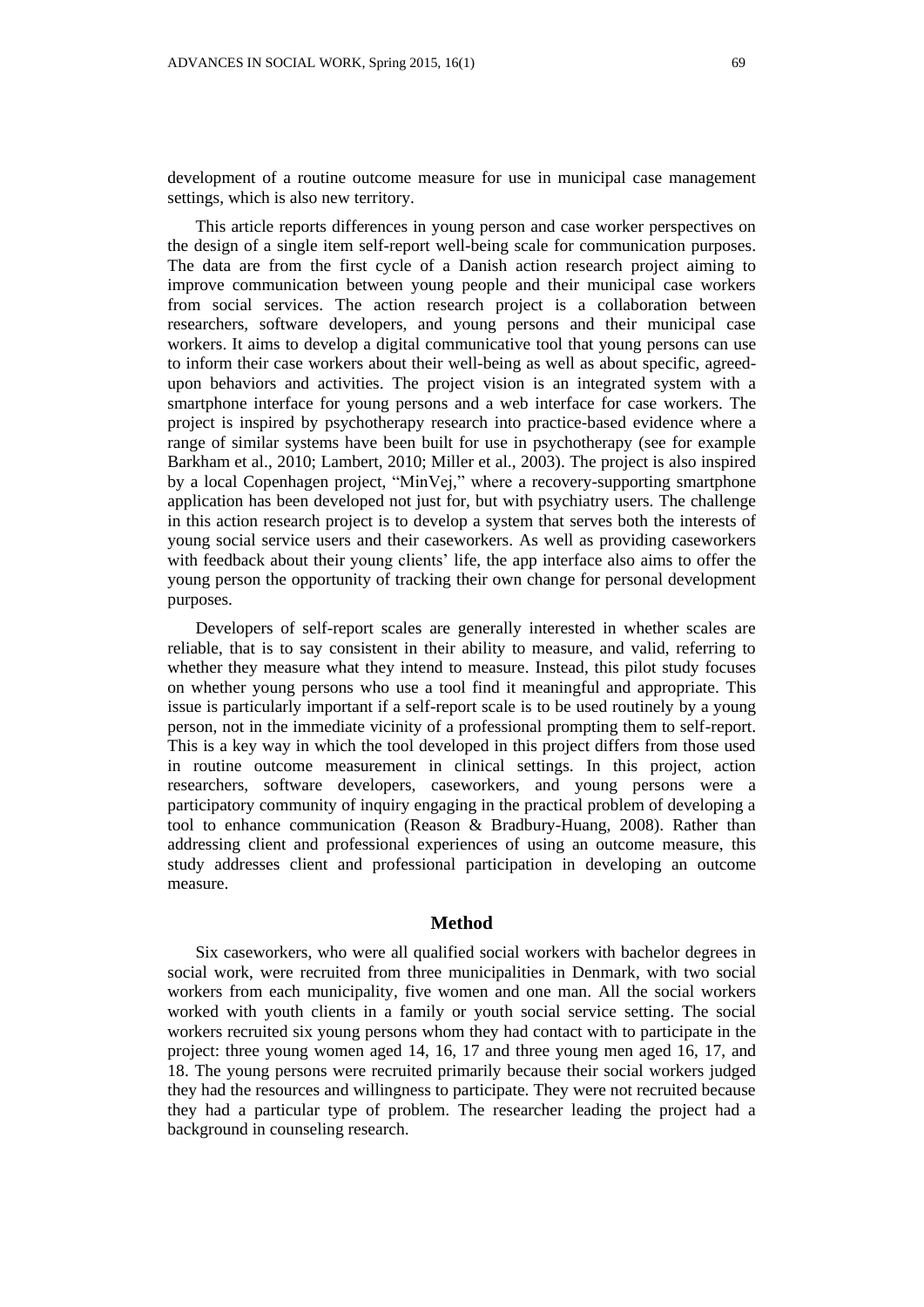Three group meetings were held where the participants discussed a design presented to them as a Microsoft Powerpoint© presentation. The counseling researcher led the first two meetings, and a second researcher took detailed field notes where the perspectives of the participants, the topics of discussion, the atmosphere in the meeting, and the decisions made were noted. The final meeting was led by the software developers. The young persons were asked to give their opinions about the design but also to consider what other young people, who they knew, might think about the design. The social workers were similarly asked to consider what their colleagues might think about the design, as well as themselves. After each meeting, the design was revised based on the input from participants, and a new version was presented at the following meeting. The meetings were divided into two stages. First, social workers provided feedback on the design without the young persons being present. Then, the young persons provided feedback on the design with half of the social worker group present. The social workers were instructed to be silent when the young persons gave their feedback so the young persons could voice their opinions without interference. Towards the end of the meetings, there was dialogue between the social workers and young persons. The meetings were generally lively, and all participants voiced their views about the designs. The counseling researcher facilitated the process so all voices were heard. There was a general sense of excitement about having the opportunity of developing the system. The young persons were offered food and drink during the meetings, and they were given cinema vouchers for two, including a drink and popcorn, as a gift for participating in the project. The findings presented in this paper were fed back to the participants during later meetings to check their validity (Reason & Rowan, 1981), and the participants confirmed that we had understood their perspectives correctly. The analysis thus was conducted by reflecting on discrepancies between youth and social worker perspectives, by examining the contents of the field notes after the meetings, and by playing perceived differences in perspectives back to the participants in subsequent meetings to develop, confirm, or challenge the analyses.

In Denmark, there are no ethics committees that approve social science research such as this. There are only ethics committees in the field of medicine. Young persons participated voluntarily, and parental consent was obtained for young persons under the age of eighteen. Some young persons who were asked to participate declined without this affecting their access to social support in any way. All data were secured according to the regulations of the Danish Data Protection Agency. The identities of the social workers and young persons are concealed.

# **Results**

### **The young clients rejected the normative scale**

Figure 1 shows the initial draft version of the well-being scale. Color-coding with red, orange, and green sections was proposed to enhance the intuitive communicative aspect of tool, drawing on the image of a traffic light where red signals stop, orange signals that a stop may be imminent, and green signals go. The counseling researcher proposed that the green section should take up most of the scale, arguing that a satisfactory overall experience of well-being during the week, which is neither "good" nor "bad," should be in the middle of the scale. The counseling researcher argued that this was important to avoid giving the young persons an unrealistic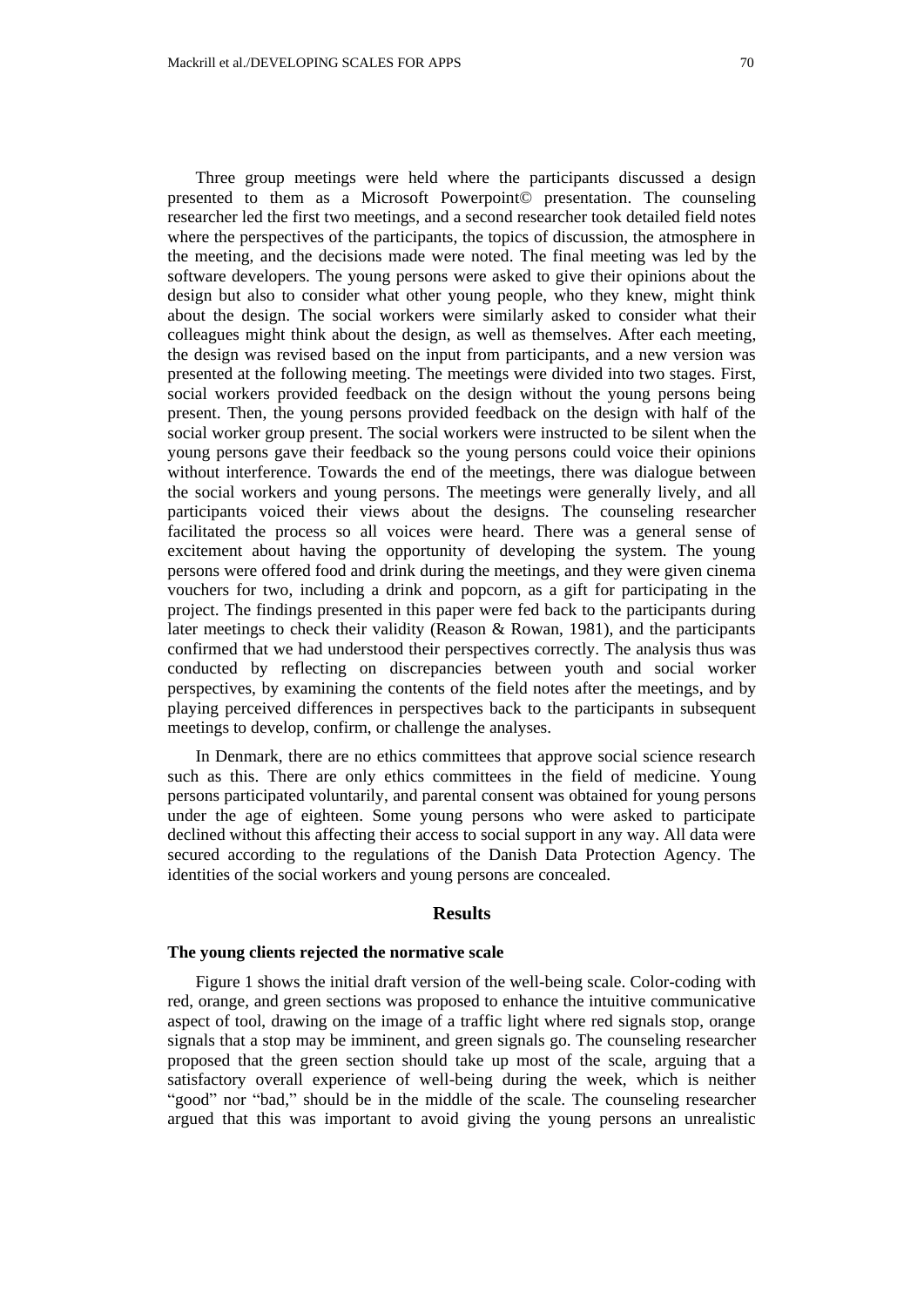expectation about how good a week could be expected to be. According to the counseling researcher, a week with well-being in the middle of the scale was a sign of success. The young people all rejected this view. They said, "We know we can't expect to have a fantastic time all the time," "We know our lives aren't as good as other people's lives," and "We don't need to be reminded about it by a scale." They wanted a scale where they had a chance of progressing from one side of the scale to the other, rather than a normative scale where they might just make it to the middle.

Figure 1. Well-being - first version.

Reflect on your last week, how have you been doing overall?





Reflect on your last week, how have you been doing overall?



Figure 3. Well-being - young person version.

Reflect on your last week, how have you been doing overall?



# **The young clients rejected a strengths focus**

The social worker group also disagreed with the initial design, but for different reasons. In their view, the green section had the right length, but they argued that it should be on the left side of the scale rather than on the right. See Figure 2. They were unanimous in this view. They argued that they had been trained in focusing on client strengths. When the red section was on the left, this was what first caught their eye, as they read from left to right. They wanted their clients first to focus on the green section as a way of drawing their clients' attention to the potential for improved weekly well-being, that there was hope for a better future, and that they could have better life. The young clients rejected the social workers' design unanimously, stating that their well-being was generally dissatisfactory, and that a design that intuitively made them focus on how good a week could be was provocative and demotivating, as such a life was such a long way off. They wanted their social workers to appreciate how difficult their lives were. In collaboration with the young persons, we developed the scale that can be seen in Figure 3.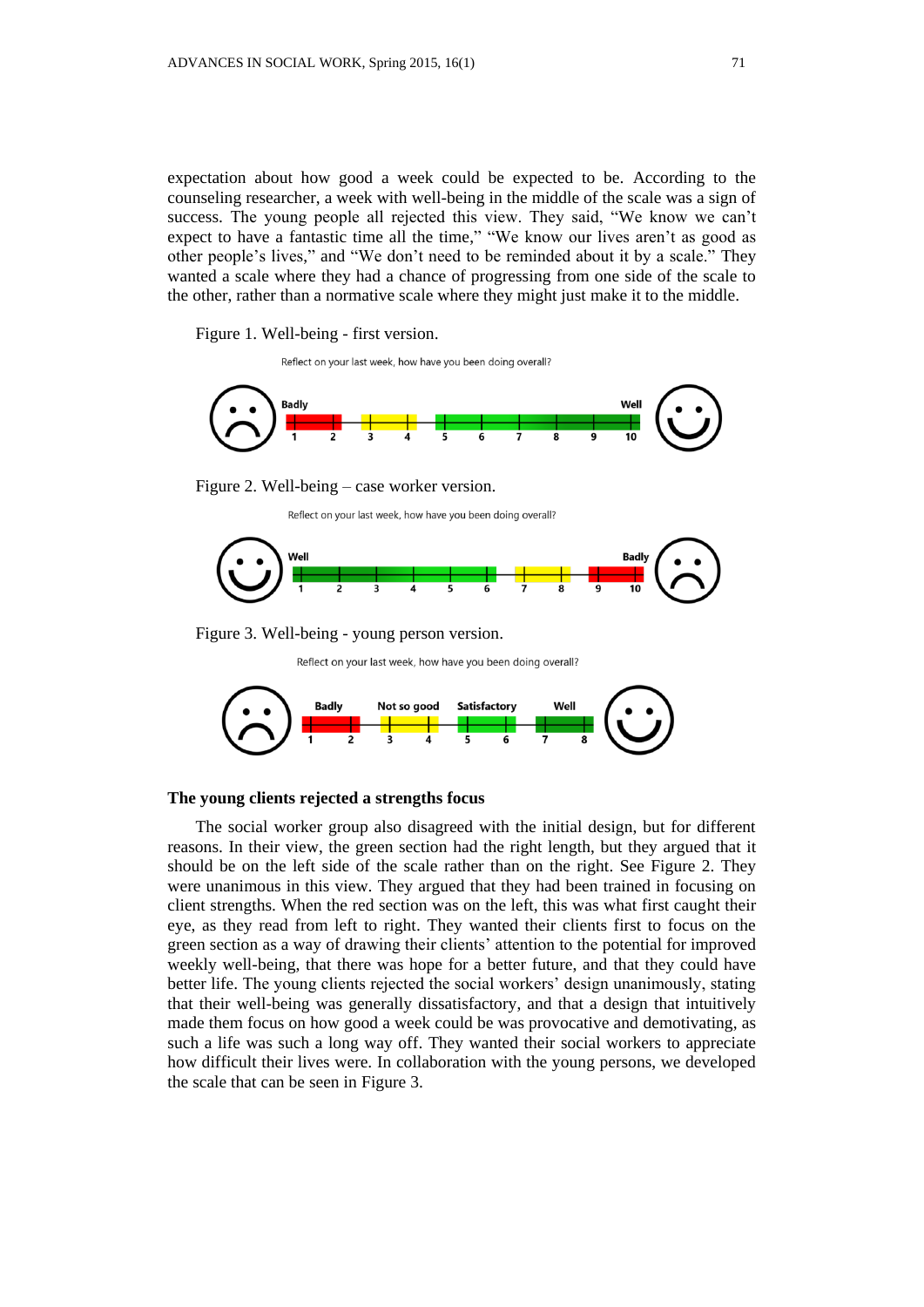## **A positive change versus a risk reduction focus**

The social worker group and the young person group also disagreed about how past data should be viewed. While they agreed that a graph might be an appropriate way of viewing changes in well-being over time, they disagreed fundamentally about how data should be presented. The social workers favored the red zone being up and the green zone being down on the y axis. Figure 4 shows this, with a positive change as a curve sloping down from left to right. The social workers preferred this view as they felt it represented a change in the level of risk. For them, "low" well-being was a "high" risk, and it should therefore be positioned at the top of the viewing. A "high" level of well-being was a "low" risk that should be positioned at the bottom of the graph. This was intuitively most correct from their perspective. This was the opposite of the initial draft. The social workers' version of the graph with red at the top and green at the bottom was then presented to the young persons who unanimously dismissed this graph. They wanted the red section representing "low" well-being to be at the bottom of the y axis. They wanted to be able to record "positive change," which for them intuitively meant movement in an "upwards" direction from left to right. See Figure 5. The young people focused on increases in well-being, while the social workers focused on reducing risk.



Figure 4. Well-being graph – case worker version.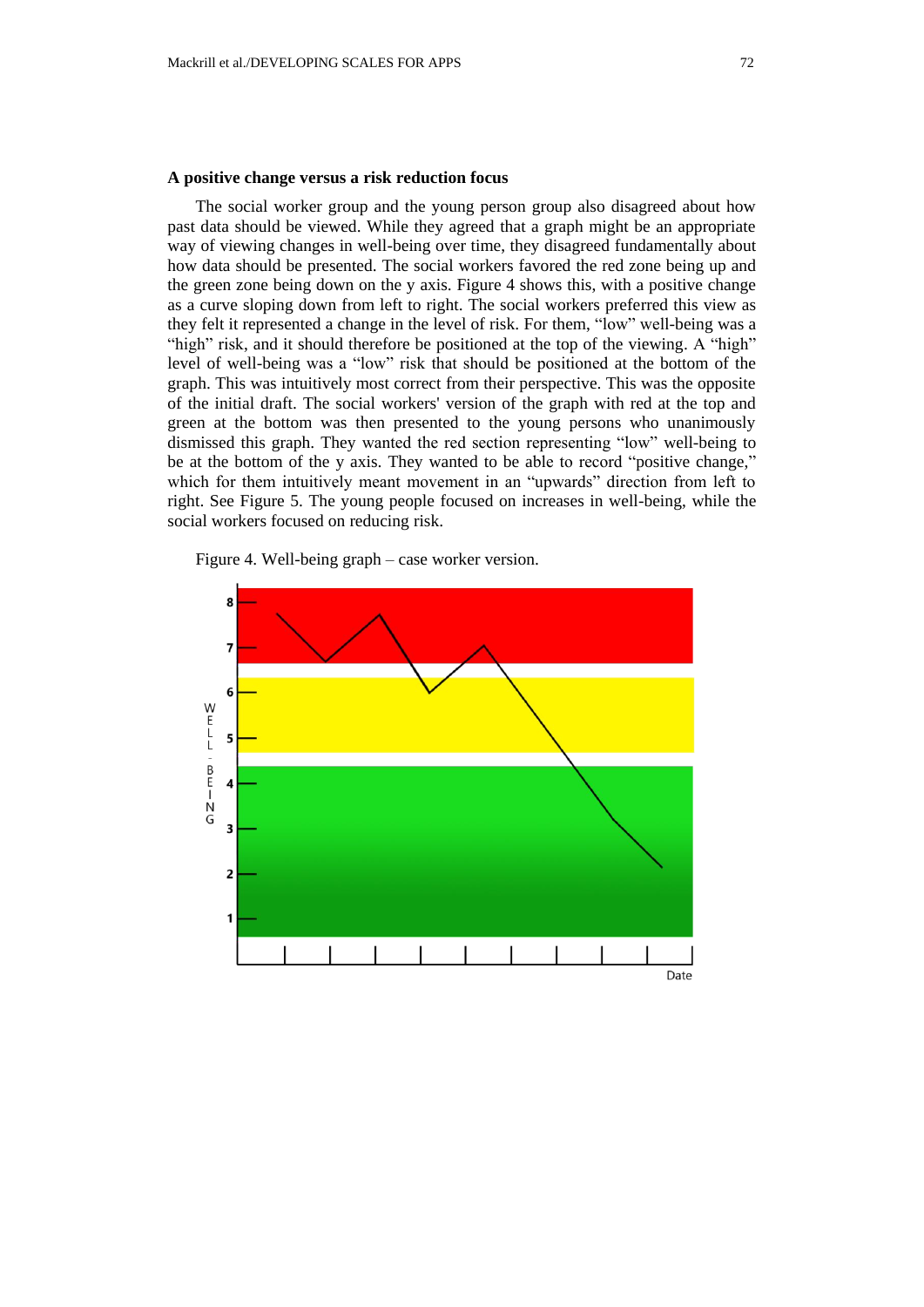

Figure 5. Well-being graph - young person version.

## **Discussion**

The young person and social worker groups were surprisingly unanimous in their viewpoints. At a glance, this may seem to suggest that the results presented were the result of groupthink (Janis, 1982). However, this is not the case as both the young persons and social workers voiced a range of views at the meetings, and there were frank exchanges of views in each group. The counseling researcher made sure there was space to reflect on one's own perspective during meetings, and participants also had the opportunity to reflect on their views between meetings. The counseling researcher supported and repeated the many different perspectives that were expressed, so they could be discussed. It was only after a discussion of the many viewpoints that the groups reached a consensus. The counseling researcher was not aiming for consensus in any way and questioned the unanimity in the groups' perspectives. The counseling researcher was actually surprised by the extent of the participants' agreement, particularly as the groups were not characterized by dominant members imposing their views on others.

The young clients had very clear opinions about how the self-report scale should be designed. Thus, this study highlights the importance of user involvement in scale development. This is particularly important when dealing with a vulnerable group whose perspectives are often ignored. When using self-report scales for routine assessment, it is important to follow advice about using an established instrument rather than one with less scientific credibility (Paulhus & Vazire, 2007), but at the same time it is also important to check whether users have been involved in scale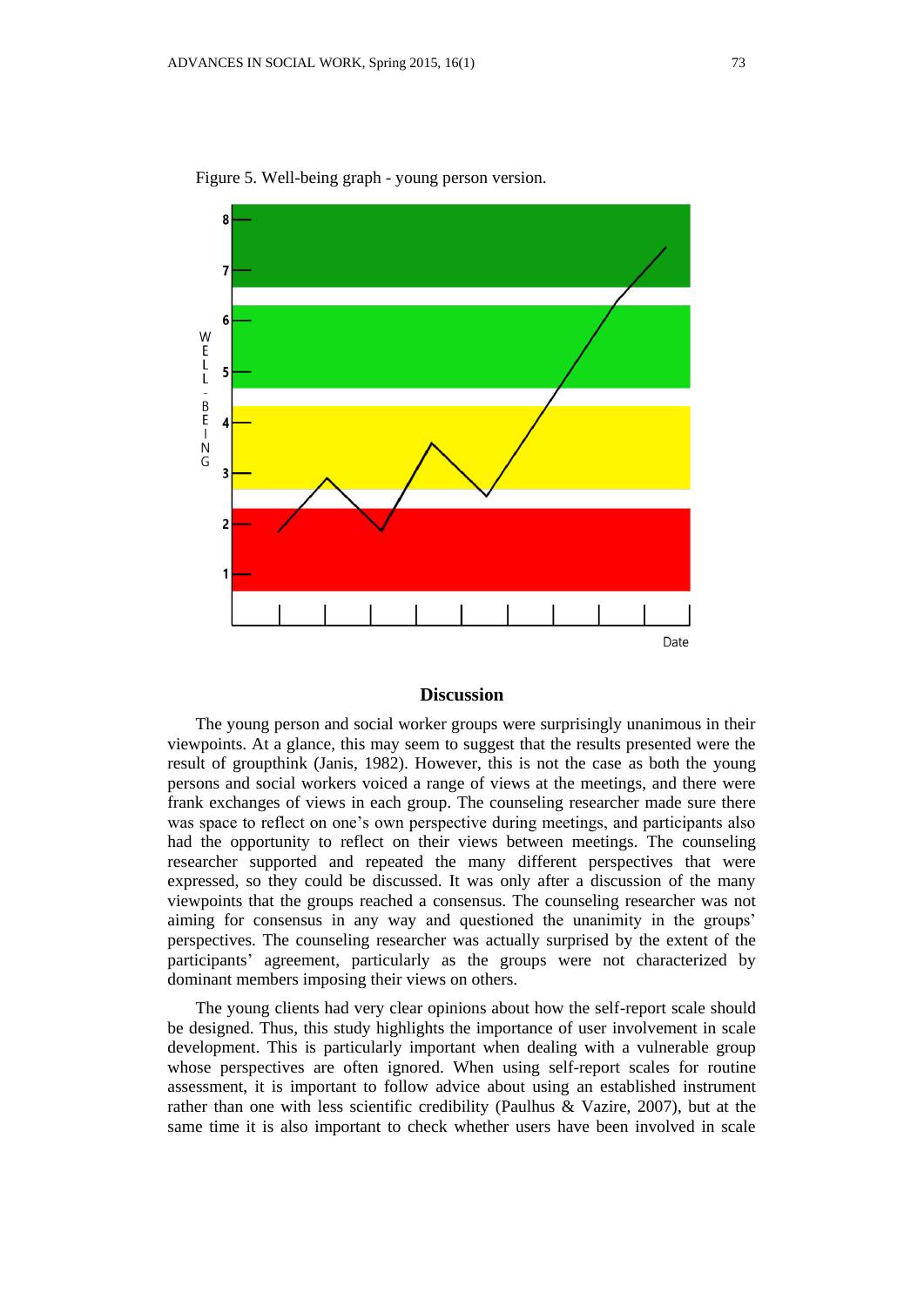development or whether their experiences of using the scale routinely have been studied. There may be a difference between asking clients about their experiences of using a scale after a scale has been developed and asking them their experiences during the development of a scale, when they know their views will be taken into consideration in the development of the scale.

The young person's rejection of the normative scale is significant. When using scales in routine self-assessment with vulnerable groups, the young person needs to be able to see their own personal development in relation to the scale as a whole. Using norm-based scales for groups who have trouble living up to the norms inherent in the scales is a poor choice, as the group will consistently be reminded of their failure to live up to the norms.

The difference between the social workers' wish to have a scale that drew attention to the young persons' strengths and possibilities of attaining a positive future and the young persons' wish to have a scale that reflected that their lives were difficult was a surprise to the social workers. The social workers argued that this was a perspective they had been trained in. The key assumption in a strengths perspective is that "every human being has, within or around, resources, capacities, and assets that can be mobilized to overcome adversity or to inspire a better quality of life" (Saleebey, 2008). Most of the social workers who took part in the study were trained in this perspective at the Institute where the researchers were employed. Thus this finding reflected back on the educational practices of the researchers' place of work. The strengths perspective is a reaction to social work that was overly focused on client problems rather than client resources. Striking a balance between recognizing client problems and maintaining hope for a more positive future is a constant challenge in social work. This study showed that the social workers' strengths perspective was out of synch with their clients' perspectives. A discrepancy in perspectives, where social workers maintain hope for clients who have little or no hope for themselves, is an intrinsic part of social work. However, if social workers are so hopeful that clients do not feel their social workers appreciate or understand the problems they face, the strengths perspective becomes a hindrance and a problem in itself. A strengths perspective can perhaps get out of hand if not appropriately combined with a problem focus.

The discrepancy between the young clients' focus on positive changes in wellbeing and the social workers' focus on risk reduction is not surprising. Risk reduction is a primary goal for municipal case workers, which reflects the legal foundation on child protection that underlies their work. The young persons do not reflect on the law in the same way as the social workers but have a more general interest in change for the better. In their book, *Metaphors We Live By,* Lakoff and Johnson (1980) argue that metaphors shape our perceptions. One metaphor they point to is the metaphor of direction, suggesting that we generally perceive "good" and "more" as "up," and "bad" and "less" as "down." In some ways, this corresponds with the findings presented in this study. On the graph, the young persons intuitively want "more" well-being to be "up," and the social workers similarly want "more" risk to be "up." However, high risk is not "good," and the social workers agreed that high risk should be "up." This suggests that "more" may take precedence over "good" when intuitively determining what is "up."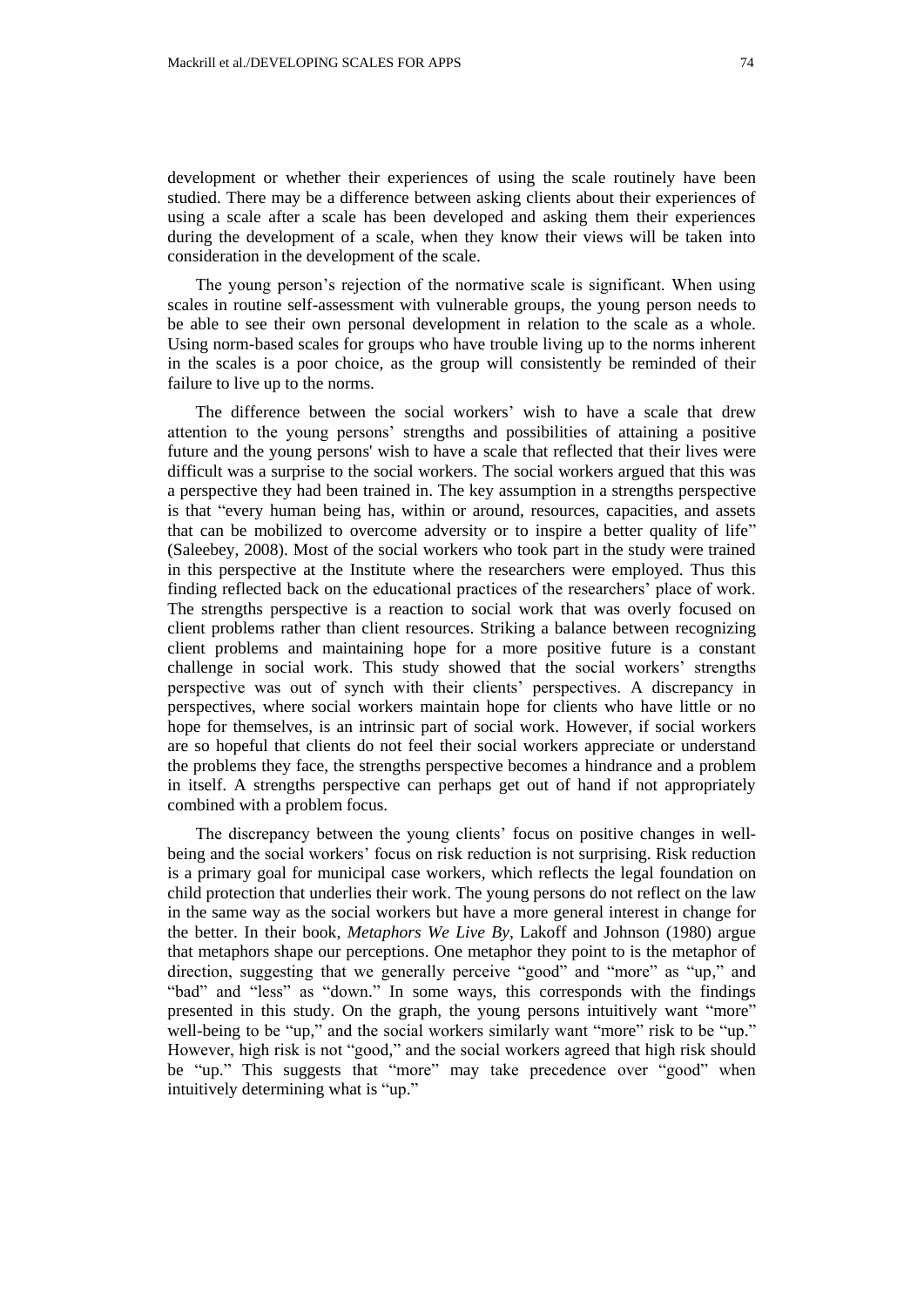We used the above analysis in the further development of the tool. We changed the well-being scale so it was in line with young persons' wishes as seen in Figure 3. We also developed the graph in accordance with the young persons' wishes as seen in Figure 5. We discussed the possibility of having a positive change focused graph (Figure 5) on the young person's smartphone interface and a risk-oriented graph (Figure 4) on the case workers' web interface. We choose to have a positive change focus (Figure 5) on both interfaces, as we wanted the social workers and young persons to have the same view, so the web interface could be easily used for talks about how things were going at meetings between the young persons and their case workers, without having to explain why the graphs looked different.

This pilot study is obviously limited by its small sample size and the fact that participants were all willing participants. Some young people in contact with municipal social services would not want to participate in such a project, and we cannot be sure that participants who are willing to participate can represent the perspectives of the unwilling, even though the young persons were asked to consider what other young people, who they knew, would think.

This pilot study is a first step in tool development. We plan to run a test-retest of the single item scale and test it against other scales such as the Outcome Rating Scale (Miller et al., 2003) and the Young Person CORE (Twigg et al., 2009). This would enable the scale to be used both for monitoring change and for collaboration. Further studies of youth and social worker perspectives will take place in connection with testing a trial version of the scale in the second cycle of this action research project.

### **References**

- Anker, M., Sparks, J., Duncan, B., Owens, J., & Stapnes, A. (2011). Footprints of couple therapy: Client reflections at follow up using a mixed method design in routine care. *Journal of Family Psychotherapy, 22*, 22-45.
- Barkham, M., Mellor-Clark, J., Connell, J., Evans, C., Evans, R., & Margison, F. T. (2010). Clinical Outcomes in Routine Evaluation (CORE) – The CORE measures and system: Measuring, monitoring and managing quality evaluation in psychological therapies. In M. Barkham, G. E. Hardy, & J. Mellor-Clark (Eds.), *Developing and delivering practice-based evidence: A guide for the psychological therapies* (pp. 175-220). Chichester, England: Wiley.
- Bordin, E. S. (1979). The generalizability of the psychoanalytic concept of the working alliance. *Psychotherapy: Theory, Research and Practice, 16*, 252-260.
- Bordin, E. S. (1994). Theory and research on the therapeutic working alliance: New directions. In A. O. Horvath & L. S. Greenberg (Eds.), *The working alliance* (pp. 13-37). New York: John Wiley.
- Bowen, M., & Cooper, M. (2012). Development of a client feedback tool: A qualitative study of therapists' experiences of using the Therapy Personalisation Forms. *European Journal of Psychotherapy & Counselling*, *14*, 47-62.
- Duncan, B., Sparks, J., Miller, S., Bohanske, R., & Claud, D. (2006). Giving youth a voice: A preliminary study of the reliability and validity of a brief outcome measure for children, adolescents, and caretakers. *Journal of Brief Therapy, 5,* 71-87.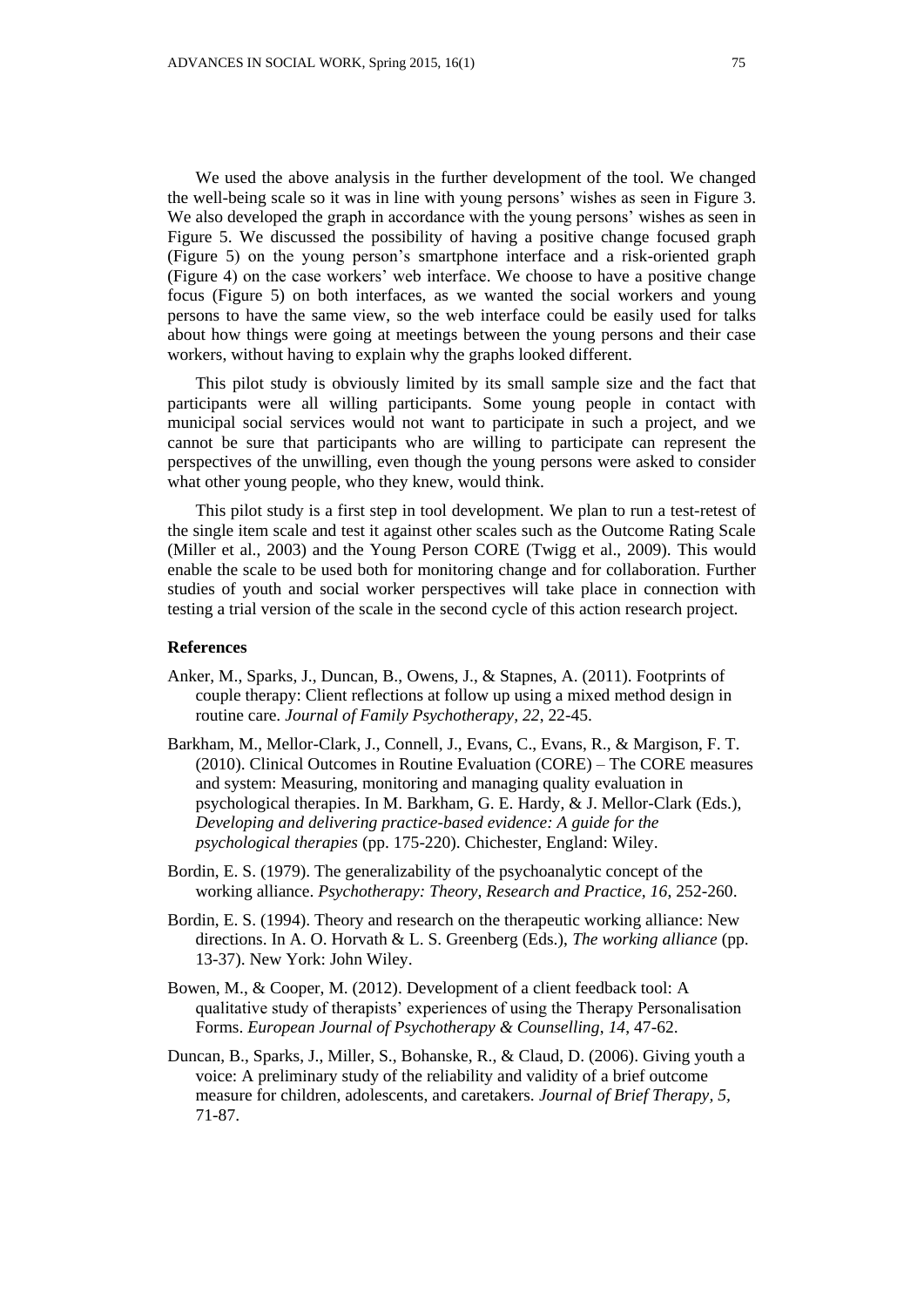- Janis, I. L. (1982). *Groupthink: Psychological studies of policy decisions and fiascoes*. Boston: Houghton Mifflin.
- Lakoff, G., & Johnson, M. (1980). *Metaphors we live by.* Chicago: The University of Chicago Press.
- Lambert, M. J. (2010). *Prevention of treatment failure. The use of measuring, monitoring, and feedback in clinical practice.* Washington DC: American Psychological Association.
- Mackrill, T. (2008). Solicited diary studies of psychotherapeutic practice pros and cons. *European Journal of Psychotherapy & Counselling, 10,* 5-18.
- Mackrill, T. (2011). Diaries. In L. L'Abaté & L. Sweeney (Eds.), *Research on writing approaches in mental health* (pp. 55-65). Bingley, United Kingdom: Emerald Group Publishing Limited.
- Miller, S. D., Duncan, B. L., Brown, J., Sparks, J., & Claud, D. A. (2003). The Outcome Rating Scale: A preliminary study of reliability, validity, and feasibility of a brief visual analog measure. *Journal of Brief Therapy, 2*, 91-100.
- Paulhus, D. L., & Vazire, S. (2007). The self-report method. In R. W. Robins, R. C. Fraley, & R. F. Krueger (Eds.), *Handbook of research methods in personality psychology* (pp. 224-239). New York: Guilford.
- Pedersen, M. J. (2012). *Clients' and therapists' experience of tracking* (Doctoral thesis, Institute for Psychology, Copenhagen University). Available from http://www.e17.dk/medier/628889
- Reason, P., & Bradbury-Huang, H. (Eds.). (2008). Introduction. In *Sage handbook of action research: Participative inquiry and practice* (pp. 1-10). London: Sage.
- Reason, P., & Rowan, J. (Eds.). (1981). Issues of validity in new paradigm research. In *Human inquiry: A sourcebook of new paradigm research* (pp. 239–250). New York: John Wiley and Sons.
- Saleebey, D. (2008). The strengths perspective: Putting possibility and hope to work in our practice. In B. W. White (Ed.), *Comprehensive handbook of social work and social welfare* (vol. 1, pp. 132-142). Hoboken, NJ: John Wiley & Sons.
- Steering Committee. (2002). Empirically supported therapy relationships: Conclusions and recommendations of the Division 29 Task Force. In J. C. Norcross (Ed.), *Psychotherapy relationships that work: Therapist contributions and responsiveness to patients* (pp. 441-443). New York: Oxford University Press.
- Sundet, R. (2011). Collaboration: Family and therapist perspectives of helpful therapy. *Journal of Marital and Family Therapy, 37*, 236-249.
- Tryon, G. S., & Winograd, G. (2002). Goal consensus and collaboration. In J. C. Norcross (Ed.), *Psychotherapy relationships that work: Therapist contributions and responsiveness to patients* (pp. 109-125). Oxford, UK: Oxford University Press.